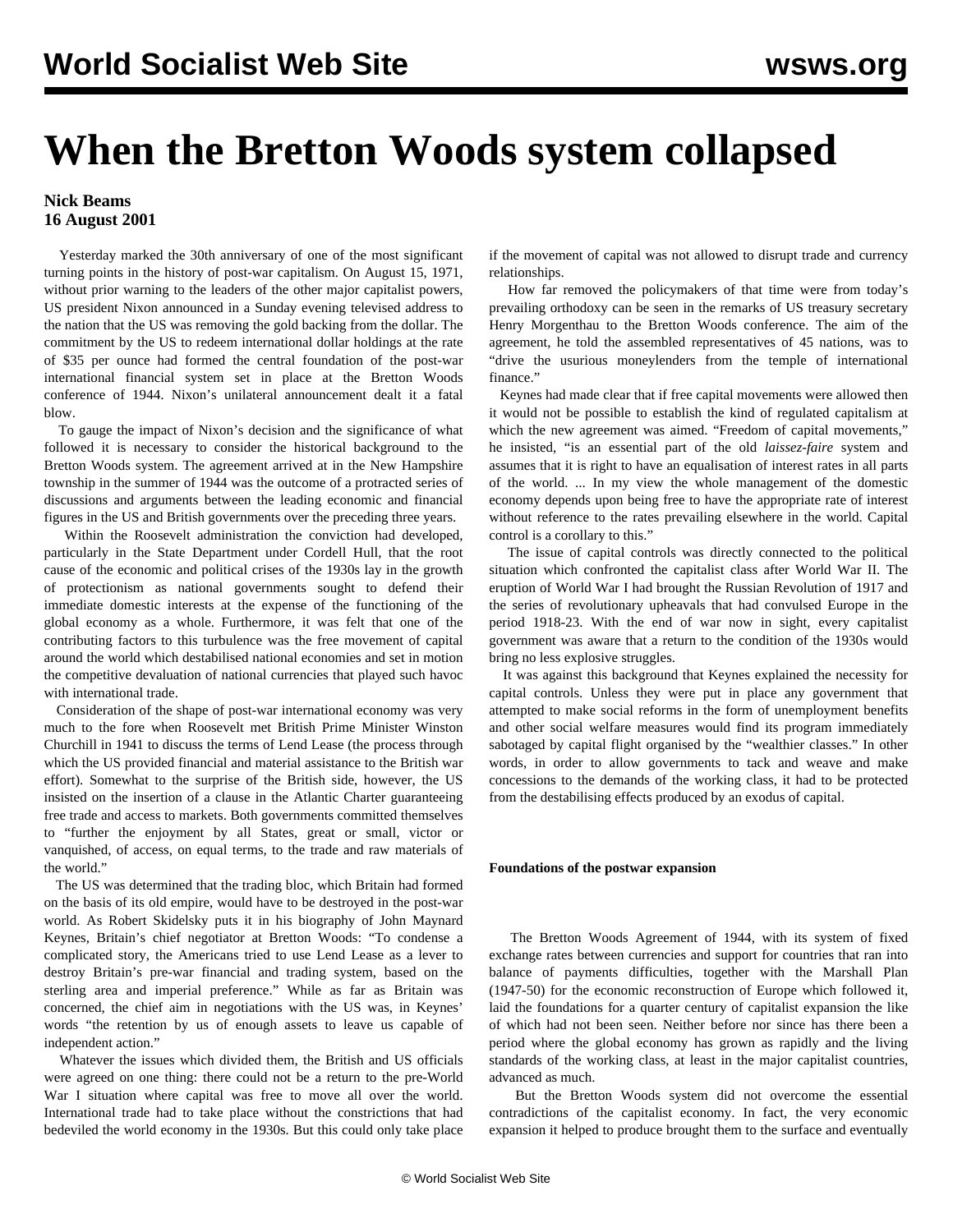led to the demise of the regulated post-war order.

 It is necessary to emphasise this point in the face of claims by proponents of Keynesian regulation that there can be a return to the stability of the post-war period and the social reformist policies which accompanied it, if only agreement can be reached on some kind of revived Bretton Woods Agreement. The advocates of this program, however, never examine why the original system collapsed.

 The history of this breakdown involves two interconnected processes—the development of an increasingly global system of production and finance, and the relative decline of the US within the Bretton Woods order and its move towards a new regime based on the free movement of capital in order to maintain its position of global hegemony.

 The first cracks in the economic order were quite small, arising from the emergence of what was called the Euro dollar market at the end of the 1950s. The initial agreement on currency values had provided for free convertibility. But that proved to be impossible until 1958. The approach of the free conversion deadline saw the development of a crisis of sterling in 1957 to which the British government responded, as it was entitled under the Bretton Woods setup, with restrictions on capital movements.

 This decision, however, cut across the operations of the British banks. Fearful of being eclipsed by their trans-Atlantic rivals if the measures of their government forced them to cut back on international lending, they moved to circumvent the restrictions. Instead of using sterling to finance international transactions, they used the dollars deposited with them instead and found a way to continue their international operations despite the sterling controls.

 For its part the British government had an ambivalent attitude to the development of this new financial market. On the one hand national policy dictated the need for financial controls, while on the other it was keen to ensure that London remained a centre of international finance.

 By this time another contradiction, rooted in the very structure of the system, was starting to emerge. Under the agreements of 1944 the American dollar functioned as a virtual world currency, conferring great advantages on the US vis-à-vis the other capitalist powers. These advantages were limited, at least in theory, by the provision that the US dollar could be redeemed in gold at the rate of \$35 per ounce.

 As is often the case with financial arrangements, the gold backing system functioned very well so long as it was not actually tested. But it was founded on a contradiction. The system would continue to operate while the mass of US dollars circulating in the rest of the world was backed by gold held in the US. But the very expansion of the international economy tended to increase the need for international liquidity in the form of US dollars. That is, the more the global economy expanded, the shakier became the relationship between the dollar and gold.

 In the 1960s, the dollar overhang—the difference between the dollars in international circulation and the value of the gold backing held in Fort Knox—began to grow as a result of increased US investment abroad and military spending. US administrations imposed policies aimed at restricting capital movements and like their British counterparts before them, US financial interests found the Euro dollar market a useful means for circumventing the actions of their own government.

 US administrations also had an ambivalent attitude to the Euro dollar market. While trying to restrict capital outflows to counter the balance of payments deficit, the existence of the Euro dollar market meant that foreigners would be more likely to keep their holdings in dollars, thereby easing the pressure on the US currency.

 However, the growth of the Euro dollar market had exactly the effect that Keynes and Harry Dexter White, the chief US negotiator at Bretton Woods, had foreshadowed. Growing amounts of finance capital were now able to move around the world outside the control of governments. The system of fixed exchange rates could not be sustained. The pound came under pressure in 1967, followed by the dollar in 1968. In 1971, a

qualitative change took place as the US, for the first time since before World War I, experienced a balance of trade deficit, leading to the Nixon announcement on August 15.

 In the immediate aftermath of the decision there were attempts by Japan, as well as the European powers, to resurrect the Bretton Woods system, at least in some form, through the exercise of capital controls. The US opposed all such measures because they would have restricted its freedom of operation both internationally and at home.

 Under Bretton Woods, or any other system of regulation, the US would have had to take action to rectify the imbalances in its international position. One method would have been to cut back military spending, particularly on the Vietnam War. But this would have meant weakening the position of the US vis-à-vis the other major powers. In 1971 an administration grouping under the leadership of Paul Volcker (later to become chairman of the US Federal Reserve Board) concluded that financing for US deficits has "permitted the United States to carry out heavy overseas military expenditure and to undertake other foreign commitments" and that an important goal was to "free ... foreign policy from constraints imposed by weaknesses in the financial system." Looking back from the 1990s, Volcker commented that "presidents—certainly Johnson and Nixon—did not want to hear that their options were limited by the weakness of the dollar."

 Another way to reduce the balance of payments deficit, ease the pressure on the dollar and so maintain a system of regulation would have been to cut spending in the United States. But the consequences would have been to induce a severe recession. Facing a rising tide of militancy in the working class, the student radicalisation produced by the Vietnam War, and the rebellion of black youth in the cities, this was not considered an option.

 Moreover, there was considerable support for the view within US ruling circles that if the system of controls on capital movements were scrapped, the US would be able to maintain its hegemonic position because of its weight within the world economy. Other nations would want to hold dollars because of the role it played in the international monetary system. This outlook was summed up by the treasury secretary in the Nixon administration, John Connally, in remarks to a European audience as follows: "The dollar may be our currency but it's your problem." Or, as he told an American audience: "Foreigners are out to screw us. Our job is to screw them first."

#### **No return to Bretton Woods system**

 Those advocates of a return to regulation of the world capitalist economy, and a policy of social reforms, as an antidote to the economic and social devastation being caused by the domination of global financial markets, will no doubt argue that the collapse of the Bretton Woods system was the outcome of policy decisions.

 Of course, had other policies been adopted, then events may have taken a different course. But alternative policies would not have prevented the demise of the Bretton Woods system, for its collapse was rooted in objective tendencies of development. As one recent major study has noted: "It required too much in terms of the coordination of national policies. Countries were more and more committed to domestic growth, while at the same time the technological forces that were driving economic growth required internationalization, of goods markets but also of capital. The crisis of the Bretton Woods system can be seen as a particular and very dramatic instance of the clash of national economic regulation with the logic of internationalism. In the circumstances of